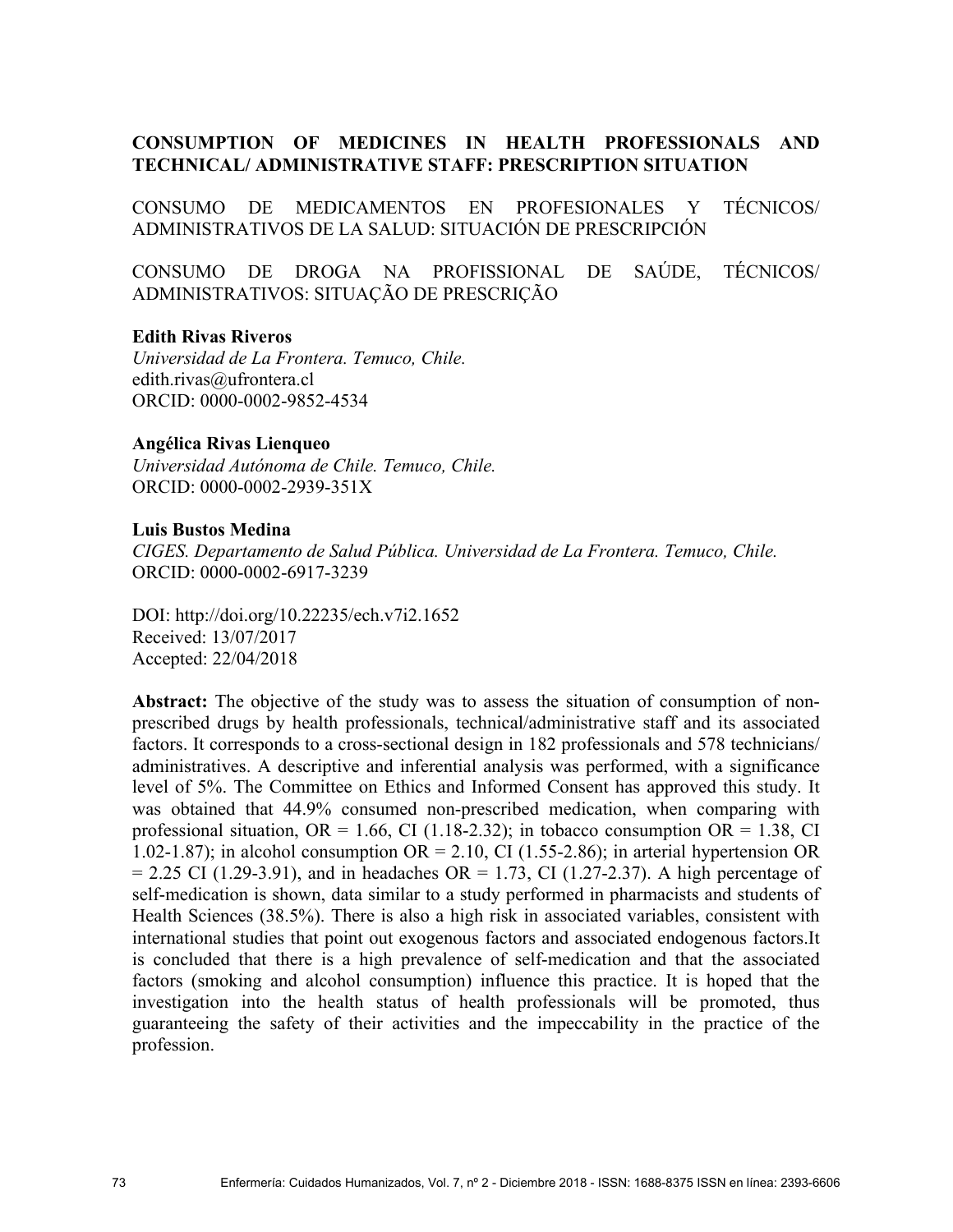**Keywords**: Nonprescription Medications, Health Technicians, Self-Medication, Risk Group.

**Resumen:** El objetivo del estudio fue establecer la situación de consumo de medicamentos no prescritos en profesionales, técnicos/administrativos de salud y los factores de riesgo asociados. Corresponde a un diseño de corte transversal en 182 profesionales y 578 técnicos/administrativos. Se realizó un análisis descriptivo e inferencial, con nivel de significación 5%. Se cuenta con la aprobación del Comité de Ética y Consentimiento Informado. Se obtuvo como resultado que el 44,9% consume medicamentos no prescritos; al comparar con situación profesional se tiene OR=1,66, IC (1,18-2,32); en consumo de tabaco OR=1,38, IC (1,02-1,87); en consumo de alcohol OR=2,10, IC (1,55-2,86); en hipertensión arterial OR=2,25 IC (1,29-3,91); y cefaleas OR=1,73, IC (1,27-2,37). Un alto porcentaje de automedicación, datos similares a un estudio hecho en farmacéuticos y estudiantes de Ciencias de la Salud (38,5%). Asimismo, hay un alto riesgo en variables asociadas, concordante con estudios internacionales que señalan factores exógenos y factores endógenos asociados. Se concluye que existe alta prevalencia de automedicación y que los factores asociados (consumo de tabaco y alcohol) inciden en esta práctica. Se espera que se fomente la indagación en la salud del personal sanitario, garantizando la seguridad de las actividades y la impecabilidad en el ejercicio técnico profesional.

**Palabras Clave:** Medicamentos sin prescripción, Técnicos en Salud, Automedicación, Grupo de riesgo.

**Resumo:** O objetivo do estudo foi demonstrar a utilização de medicamentos não prescritos no, saúde / profissional técnica administrativa e fatores associados. Corresponde a um desenho transversal de 182 profissionais e 578 técnicos/administrativos. análise descritiva e inferencial foi realizada com o nível de significância de 5%. É aprovado pela Comissão de Ética e consentimento informado. 44,9% foi obtido que apresenta o consumo de medicamentos, comparando situação profissional tem OR = 1,66, CI (1,18-2,32), o consumo de tabaco OR = 1,38, CI (1,02-1,87), em álcool OR = 2,10, CI (1,55-2,86), na hipertensão OR = 2,25 IC (1,29-3,91), e OR = 1,73 dores de cabeça, CI (1,27-2,37). Elevada percentagem de auto-medicação, semelhante a um farmacêutico de estudo e estudantes de Ciências da Saúde (38,5%) de dados. Além disso, elevado risco associado, variáveis consistentes com estudos internacionais indicando factores exógenos associados e factores endógenos. Concluiu-se que uma elevada prevalência de auto-medicação e factores associados (consumo de tabaco e álcool), afectar esta prática. O inquérito está prevista para ser promovido a saúde dos trabalhadores de saúde, garantindo a segurança das atividades e impecabilidade em exercício técnico profissional.

**Palavras-chave**: Medicamentos de Balcão, Técnica de Saúde, Automedicação, Grupo de Risco.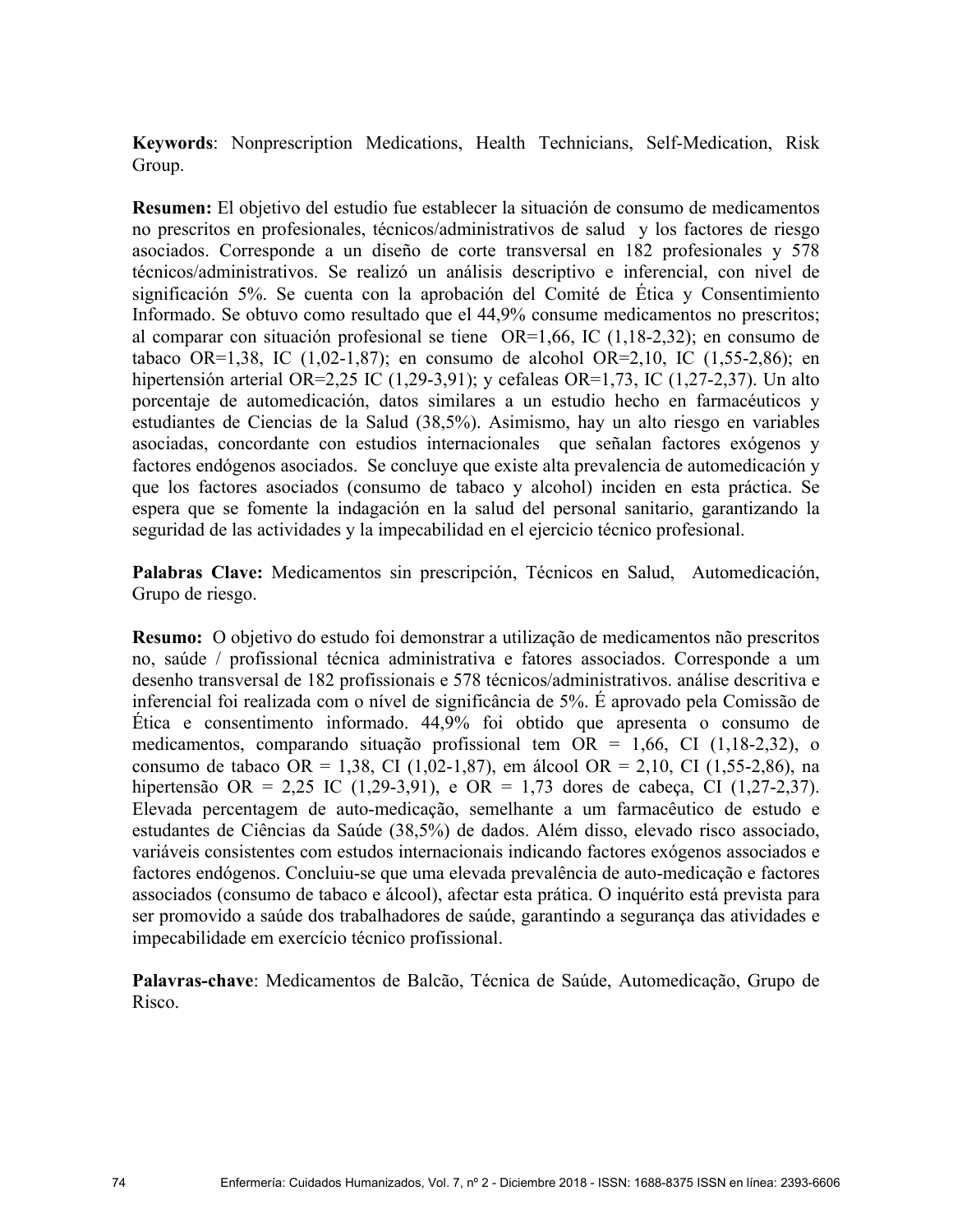## **INTRODUCTION**

The study problem is framed in terms of the increased knowledge of and easier access to drugs by health care professionals, technicians and administrative staff, so that in the event of a medical condition or disease, they do not consult with a medical professional, and take drugs without a prescription instead.

This attitude may be due to the recurrence of drug indication patterns made previously by the professional and then, once the treatment is finished, the remaining drugs are at their disposal. This way, when these ailments or conditions are repeated, they resort to these drugs without the accompanying consultation. There is also access to medical samples or laboratories or medical company representatives. In their daily work, relationships of trust and direct contact are established with the medical professional, who facilitates, on the one hand, greater knowledge of pathologies and medicines; on the other hand, samples or drugs can be obtained directly from this professional. Although there is a theoretical basis about drugs, they are not free of health risks, which added to an excessive reliance on the knowledge they possess, can cause collateral health damage.

The World Health Organization (WHO) proposes guidelines that point to a better systematic strategy of communication and sensitization for all health care personnel (1). From the legislative point of view, the unregulated sale of some drugs such as analgesics is a constant that facilitates the consumption of non-prescription drugs. In this scenario, the drug policy must ensure their quality, promoting their rational use (2), being part of the national health agenda (3). For this reason, it is important to align actions to broader public health objectives, a process that can be aided by ministerial policy-making (4-5).

Against this background, drug consumption without medical indication, the arbitrary modification of dose, frequency, and time of administration is a public health problem particularly in developed countries and, specifically, the use of drugs like benzodiazepines (6). As a result, some nations have determined that pharmacists should be the ones to safeguard their appropriate use and identify people at risk of drug abuse (7).

Chile is not free of the situation described; hence, this study examines the use of drugs without a medical prescription among health care professionals and technicians/administrative staff, a context that is approached from a social and epidemiological perspective, based on the magnitude and risks for both the professional and technician, and the service of the users.

Non-prescription drug use by the medical professional is a subject of increasing relevance that merits review of the measures and safeguards for their control and supervision (8). Although this practice seems inevitable, the authorities and health care professionals must educate the public about the risks and seek strategies to increase safe and efficient use through interventions aimed at the health care team, pharmacies and consumers (4), raising awareness so as to avoid making use of this personal practice.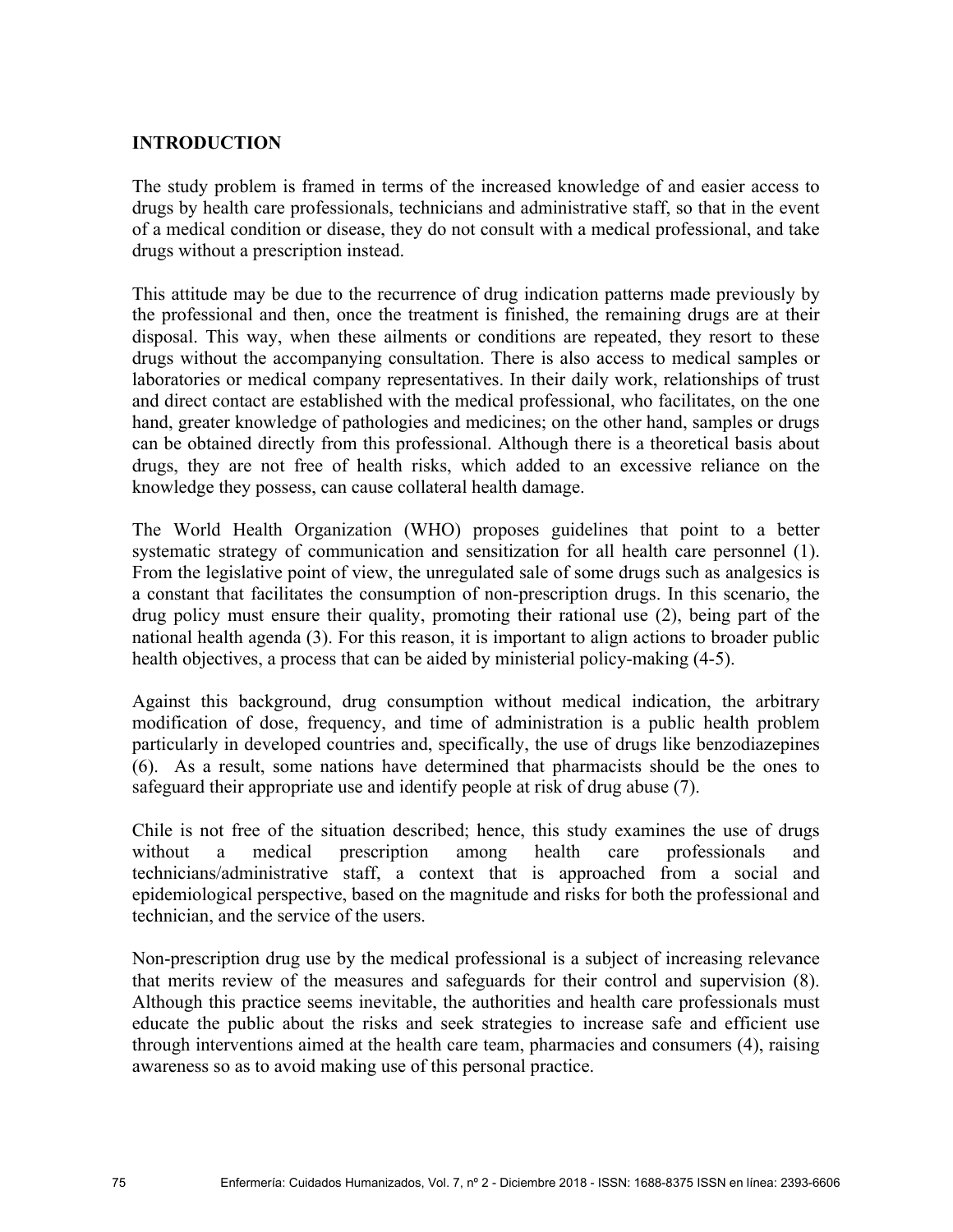One efficient strategy has been the implementation of Clinical Guidelines to promote the consumption and suitable use of drugs as a central element in the education of professionals (9-10), which is not without disadvantages, such as the monitoring of prescription practices in health care institutions. In this respect, to achieve safe and suitable use of drugs, thought should be given to a law requiring a prescription for their sale, with the exception of narcotics and antibiotics, which are currently regulated and controlled. Omission has given rise to a daily practice of non-prescription drug use estimated to be between 43% and 55% (11). In addition, the decision to take medications must be accompanied by pertinent information, as occurs in developed countries and some nations in Latin America (12), where counseling is provided. However, there is limited investment to improve consumer knowledge and access to information about health and medications (13).

In a study on the magnitude and factors of non-prescription drug use conducted among doctors, pharmacists and health care students, 38.5% undertook this practice and the drugs were obtained in pharmacies or stores. The most frequently used included paracetamol and non-steroidal anti-inflammatories (NSAIDs). Previous experience and the disease not being serious were both main factors reported for their use (14). A study of pharmacy students shows that 66.0% had medications in their room, 37.1% had leftover medication from previous indications such as analgesics, and only 25.8% obtained drugs with a prescription. The practice of taking non-prescription drugs was 53.2%, with no significant association with medical knowledge (14). Consistent with the above, in university students of nursing, the prevalence of that practice was 38.8%, the main reason being self-referred pain with moderate intensity, predominantly chronic and located in the head (15).

The sale of analgesics is widespread all over the world, because pain is one of the main reasons for consumption (1) and, simultaneously, it is based on drugs with no restrictions on their sale. Their availability for sale is a difficulty in the health sector (1). This situation facilitates the express treatment for self-diagnosed disorders or symptoms, which involves intermittent or continuous use of a non-prescription drug (2), increasing the risks of related complications because their indirect effect can vary widely and their excessive consumption could be detrimental (1).

Health care professionals play an important role in promoting suitable use of prescribed medication and must actively endeavor to prevent the abuse of over-the-counter medications as well as their own consumption of non-prescription drugs (16).

The aim was to determine non-prescription drug use by health care professionals, technicians/administrative staff and associated factors in order to contribute to the evidence of a local public health situation, which leads to situations of policy improvements in the area.

# **MATERIALS AND METHODS**

A cross-sectional study within the positivist paradigm in a hospital of high complexity in 2016. Deliberate probability sampling was used, from a total of 1254 non-medical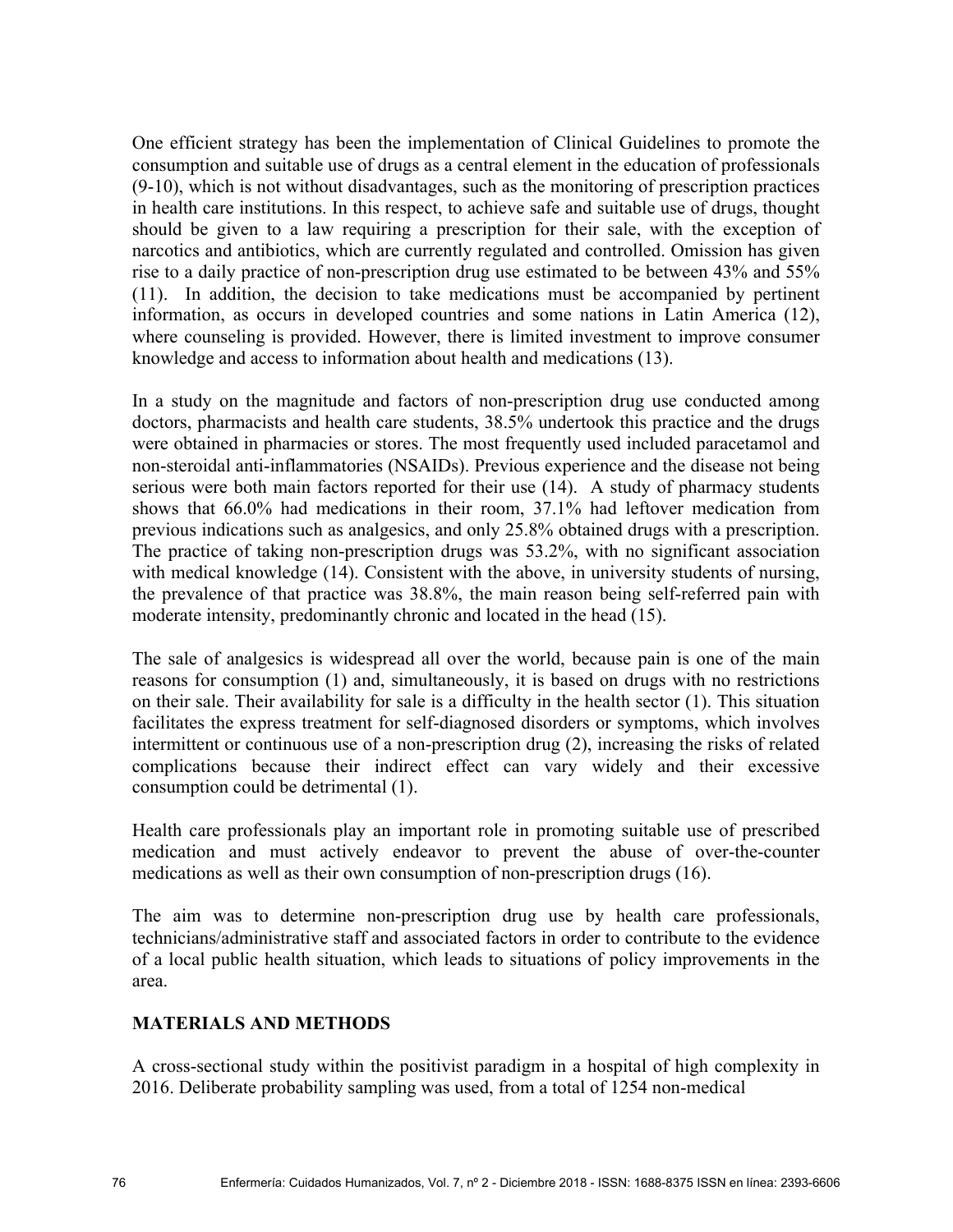professionals and technicians/administrative staff, who agreed to participate in the study; 760 signed the Informed Consent form (182 non-medical professionals and 578 technicians/administrative staff). Data collection was done using the questionnaire, "Selfmedication among nursing workers from public hospitals" by Rocha A, Harter R, Rotenberg, L. (17), adapted for this study. A descriptive and association analysis was conducted between the socio-demographic, work and clinical variables and nonprescription drug use. The level of significance was 5%. The STATA 11.0 program was used. Approval was granted by the Ethics Committee of the Araucanía Sur Health Service.

### **RESULTS**

Of the 760 people who agreed to participate in the study, 24% were non-medical professionals; the average age was 36.5±12.0 years, with a range from 18 to 70 years. 23.2% were men, 19.6% Mapuche, 60.3% single, 6.7% urban, 34.2% with economic problems, 57.4% working shifts, 60.8% doing extra shifts, 32.9% with smoking habits, 35.9% with alcohol habits, and 93.3% who were satisfied with their work. Of the clinical variables, 9% had high blood pressure, 5.8% diabetes mellitus, 46.2% previous hospitalizations, 37.2% no presence of medical conditions, and 88.9% no presence of psychiatric disorders. 67.2% declared their monthly income to be below \$500,000 pesos, 19.8% between \$500,000 and \$900,000 pesos and 13% over \$900,000 pesos. Intake of nonprescription drugs was 44.9%.

When non-prescription drug use was compared with the socio-demographic variables, there were no significant differences with: professional situation, where the non-medical professionals are 1.66 times more likely to take them; tobacco consumption, where those who smoke are 1.38 times more likely to take them; or alcohol consumption, where those who drink are 2.10 times more likely to take them. There are no significant differences with sex, ethnic group, marital status, residence, monthly income or economic problems (Table I).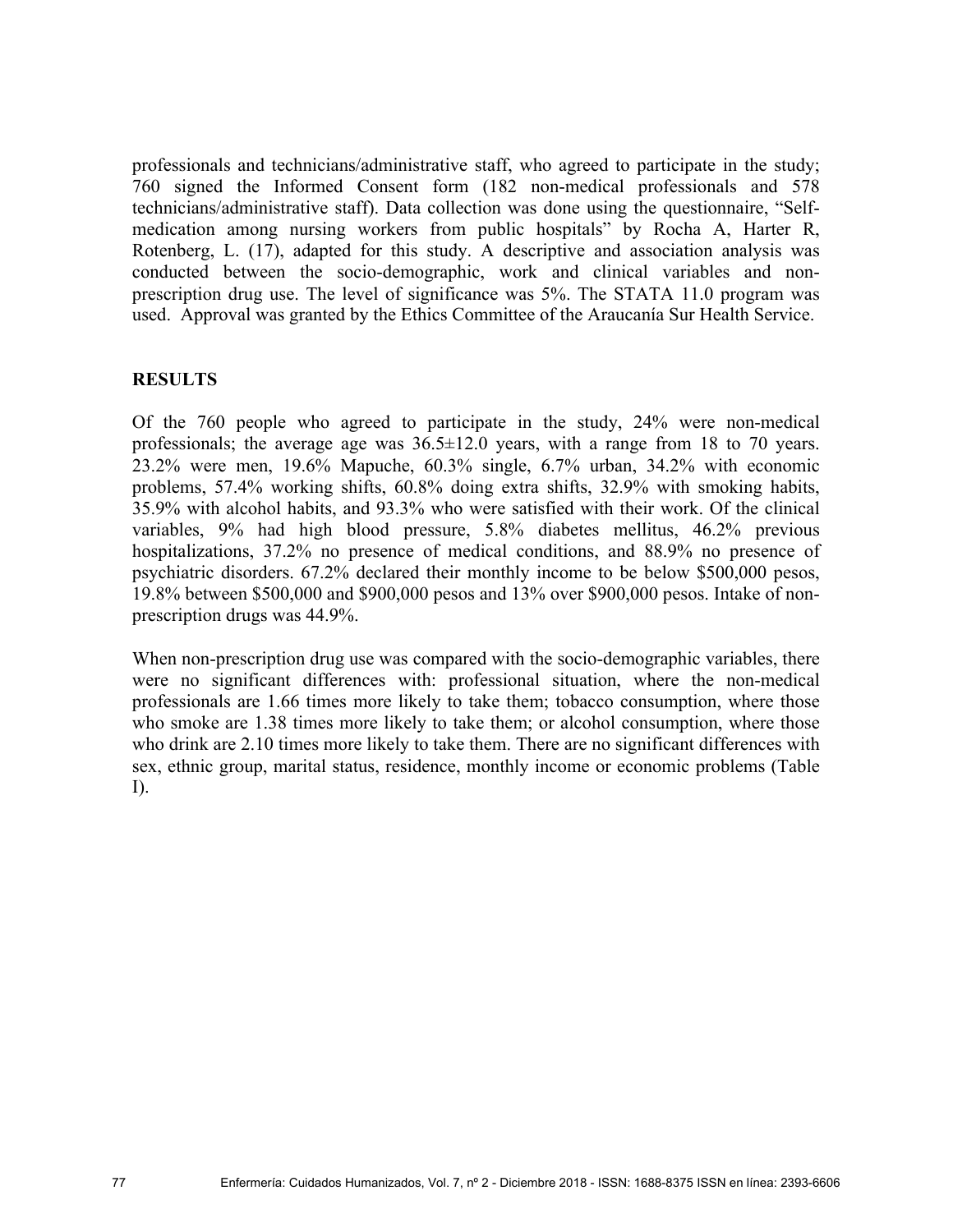| <b>Variables</b>    |                         | n   | $\frac{0}{0}$ | <b>OR</b> | <b>CI</b>     |
|---------------------|-------------------------|-----|---------------|-----------|---------------|
| <b>Sex</b>          | Women (582)             | 261 | 44.8          |           |               |
|                     | Men (176)               | 79  | 44.9          | 1.00      | $0.71 - 1.41$ |
| <b>Ethnic group</b> | Non-Mapuche (609)       | 268 | 44.0          |           |               |
|                     | Mapuche (149)           | 72  | 48.3          | 1.19      | $0.83 - 1.70$ |
| <b>Marital</b>      | With partner $(301)$    | 125 | 41.5          |           |               |
| <b>Status</b>       | Without partner (457)   | 215 | 47.1          | 1.25      | $0.93 - 1.68$ |
| Professional        | Tech./Adm. (576)        | 241 | 41.8          |           |               |
| situation           | Non-medical prof. (182) | 99  | 54.4          | 1.66      | 1.18-2.32     |
| <b>Tobacco</b>      | Non-user $(509)$        | 215 | 42.2          |           |               |
| use                 | User $(249)$            | 125 | 50.2          | 1.38      | 1.02-1.87     |
| <b>Alcohol</b>      | Non-user $(486)$        | 186 | 38.3          |           |               |
| use                 | User $(272)$            | 154 | 56.6          | 2.10      | 1.55-2.86     |
| <b>Residence</b>    | <b>Urban</b> (707)      | 317 | 44.8          |           |               |
|                     | Rural $(51)$            | 23  | 45.1          | 1.01      | $0.57 - 1.79$ |
| <b>Monthly</b>      | Less than $500(510)$    | 218 | 42.8          |           |               |
| income              | Between 500-900 (149)   | 70  | 47.0          | 1.19      | $0.82 - 1.71$ |
| (thousands)         | Over 900 (99)           | 52  | 52.5          | 1.48      | 0.96-2.28     |
| Economic            | Without problems (498)  | 220 | 44.2          |           |               |
| problems            | With problems (260)     | 120 | 46.2          | 1.08      | $0.80 - 1.46$ |

**Table I. Drug use in health care professionals, technicians/administrative staff according to socio-demographic variables. High-complexity hospital in 2016.**

Source: Personal Collection (2016).

There was no significant association with the work variables: shift work, doing extra shifts, job satisfaction and their performance rating (Table II).

|  |  |  |  | Table II. Drug use in health care professionals, technicians/administrative staff |  |
|--|--|--|--|-----------------------------------------------------------------------------------|--|
|  |  |  |  | according to work variables. High-complexity hospital, Chile 2016.                |  |

| <b>VARIABLES</b>      |                    | n   | $\frac{6}{9}$ | <b>OR</b> | CI            |
|-----------------------|--------------------|-----|---------------|-----------|---------------|
| <b>Shift</b>          | No shifts $(324)$  | 138 | 42.6          |           |               |
| system                | With shifts (434)  | 202 | 46.5          | 1.17      | 0.88-1.57     |
| <b>Does</b>           | Does not $(297)$   | 122 | 41.1          |           |               |
| extra shifts          | Does $(461)$       | 218 | 47.3          | 1.29      | $0.96 - 1.73$ |
| <b>Satisfaction</b>   | Not satisfied (51) | 26  | 51.0          |           |               |
| with the job          | Satisfied (707)    | 314 | 44.4          | 0.77      | $0.43 - 1.36$ |
| <b>Satisfied with</b> | Satisfied (570)    | 252 | 44.2          |           |               |
| rating                | Not satisfied (30) | 16  | 53.3          | 1.44      | $0.69 - 3.01$ |

Source: Personal Collection (2016).

No significant differences were found with the clinical variables: high blood pressure, where those who do not have hypertension are 2.25 times more likely to take them; clinical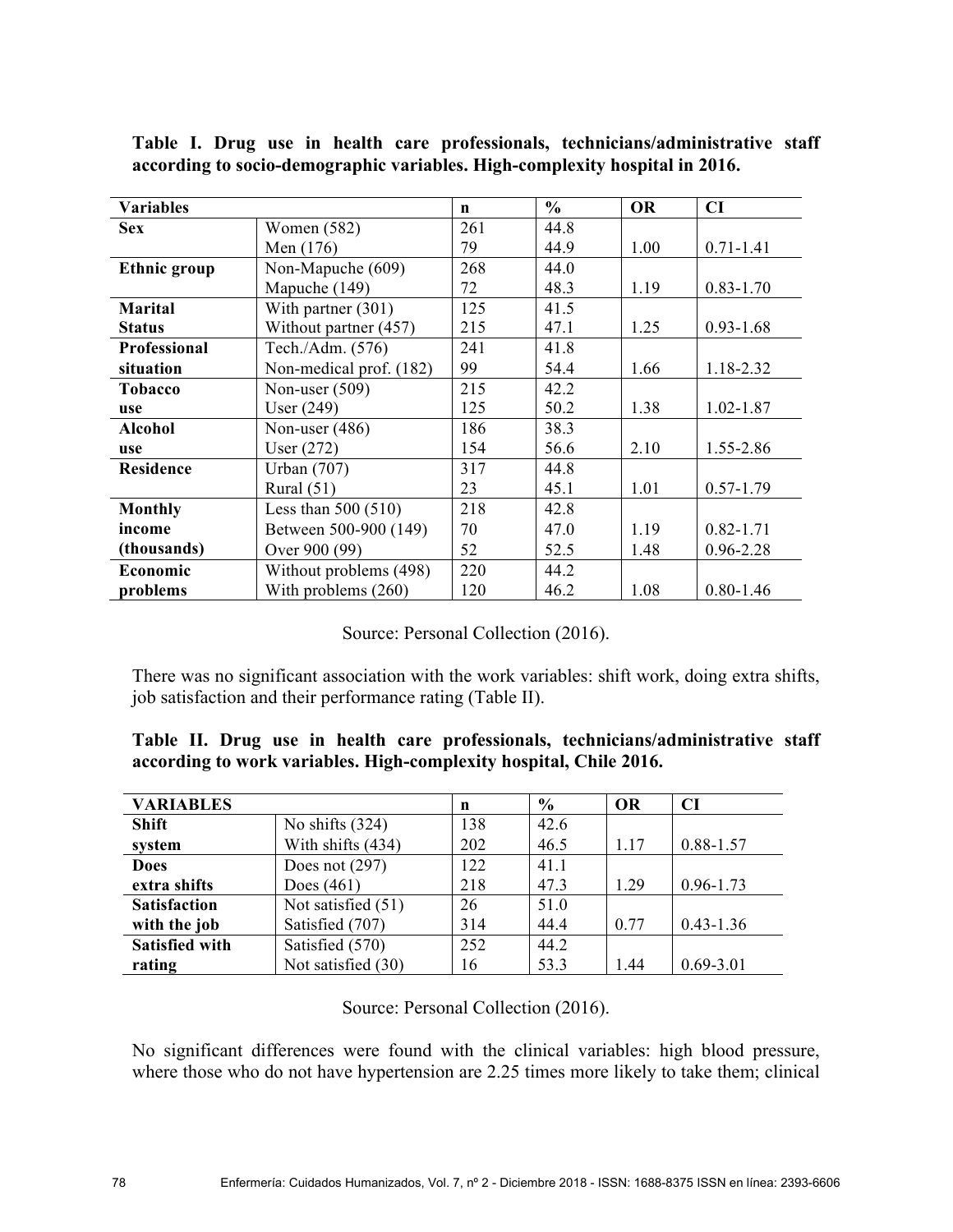condition, where those who have some medical condition are 1.74 times more likely to take them; headaches, where those who have headaches are 1.73 times more likely to take them. There are no significant differences with diabetes mellitus, previous hospitalization, psychiatric disorders, gastritis, insomnia or other disorders (Table III).

| Table III. Drug use in health care professionals, technicians/administrative staff |  |
|------------------------------------------------------------------------------------|--|
| according to clinical variables. High-complexity hospital. Chile 2016.             |  |

| <b>VARIABLES</b> |                     | n   | $\frac{0}{0}$ | <b>OR</b> | CI            |
|------------------|---------------------|-----|---------------|-----------|---------------|
| High             | Present $(68)$      | 19  | 27.9          |           |               |
| blood pressure   | Not present (689)   | 321 | 46.6          | 2.25      | 1.29-3.91     |
| <b>Diabetes</b>  | Not present (714)   | 322 | 45.1          |           |               |
| mellitus         | Present (44)        | 18  | 40.9          | 0.84      | $0.45 - 1.57$ |
| Previous         | Not present (408)   | 189 | 46.3          |           |               |
| hospitalization  | Present (350)       | 151 | 43.1          | 0.87      | $0.66 - 1.17$ |
| Psychiatric      | Not present $(674)$ | 295 | 43.8          |           |               |
| disorders        | Present (84)        | 45  | 53.6          | 1.48      | 0.94-2.34     |
| Gastritis        | Not present (594)   | 256 | 43.1          |           |               |
|                  | Present (164)       | 84  | 51.2          | 1.39      | 0.98-1.96     |
| Insomnia         | Not present $(636)$ | 280 | 44.0          |           |               |
|                  | Present (122)       | 60  | 49.2          | 1.23      | $0.83 - 1.81$ |
| Headaches        | Not present $(520)$ | 211 | 40.6          |           |               |
|                  | Present (238)       | 129 | 54.2          | 1.73      | 1.27-2.37     |
| Other            | Not present $(616)$ | 277 | 45.0          |           |               |
| disorders*       | Present (142)       | 63  | 44.4          | 0.98      | $0.68 - 1.41$ |

\*Hyperthyroidism, myalgia, dermatitis, allergies.

| Source: Personal Collection (2016). |
|-------------------------------------|
|-------------------------------------|

## **DISCUSSION**

In our study 23.2% of the men take non-prescription drugs, studies on pharmacists and health sciences students report 38.5% self-medication (18) and the most frequently used drugs are paracetamol and NSAIDs. Previous experience and the disease not being serious were the factors reported for self-medication (18). Another study described self-medication in 53.2%, with no significant relation between having medical knowledge and selfmedication (14). In our study non-prescription drug use was associated with professional situation, tobacco consumption, alcohol, hypertension and headaches.

In this respect, cognitive-social variables explain why a person adopts or rejects a particular behavior to the benefit or detriment of their own health (19), which could explain for example what is observed in pneumologists who smoke.

In this scenario, one study reports that the factors associated with self-medication in technical and nursing personnel are 88.89% exogenous and 47.22% endogenous. As an exogenous factor, unrestricted sale is indicated with 80.56% and advertising media 38.89%.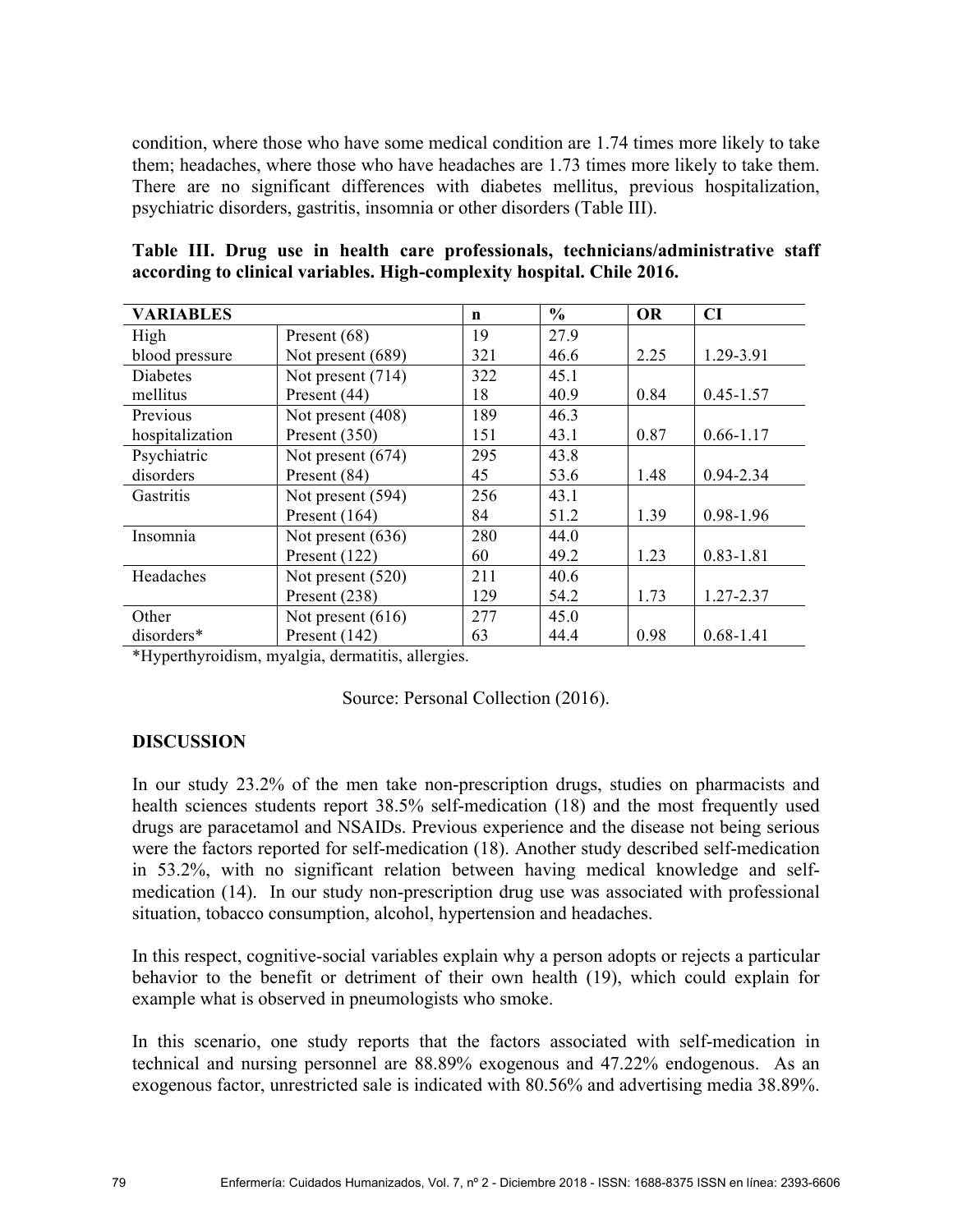Among the endogenous factors, time is mentioned at 88.89% (20). In our study, the risk factors observed are job satisfaction, shift work or doing extra shifts, marital status, residence, monthly income and economic problems, results similar to those obtained by Llanos et al. (21).

The results obtained show the local reality, and it is recommended that strategies be sought that work towards reduction to enable a physical-mental health balance. It is hoped that this study will encourage research into the aspects of health care personnel's own health, guaranteeing the safety of the activities and achieving the highest standard in professional technical work. Important challenges persist in the consumption of medications, including the use of monitoring and assessment systems. Professionals who have an unhealthy lifestyle are an additional problem for the health of users and health care organizations.

# **CONCLUSIONS**

It is concluded that there is a high prevalence of self-medication and that the associated factors (tobacco and alcohol consumption) affect this practice. It is hoped that health research of health personnel will be encouraged, guaranteeing the safety of activities and impeccability in the professional technical exercise.

It is suggested to continue developing research, regarding the consumption of medications, given the value of the content, the importance and relevance of this, which impacts the patient on its long-term prognosis. Situation that makes undoubted the early detection and coordination of the members of the health team

Effective management strategies must be developed in order to guarantee quality care. Research is needed to measure the effects related to drug use and its long-term impact.

## **ACKNOWLEDGEMENTS**

To the Research Office of the Universidad de La Frontera, Chile for financing DIUFRO project 12-0039.

# **BIBLIOGRAPHICAL REFERENCES**

- 1. World Health Organization. Everybody's business: Strengthening health systems to improve health outcomes. WHO's framework for action. Geneva, WHO.
- 2. Organización Mundial de la Salud. Cómo desarrollar y aplicar una política farmacéutica nacional. 2da edición. Ginebra, Suiza: OMS, 2002.
- 3. Fundación Mexicana para la Salud, A.C. trabajando por la salud de la población: Propuestas de política para el sector farmacéutico. Versión para el diálogo. México, DF: Funsalud, 2011. Available at: http://funsalud.org.mx/portal/wpcontent/uploads/2013/08/Doc-PolPublSFarm-vFDigital-060511.pdf
- 4. Wirtz V, Dreser A & Heredia-Pi Il. Retos y oportunidades para el desarrollo de la política farmacéutica nacional en México Salud Púb Mex 2013; 55(3):329-336.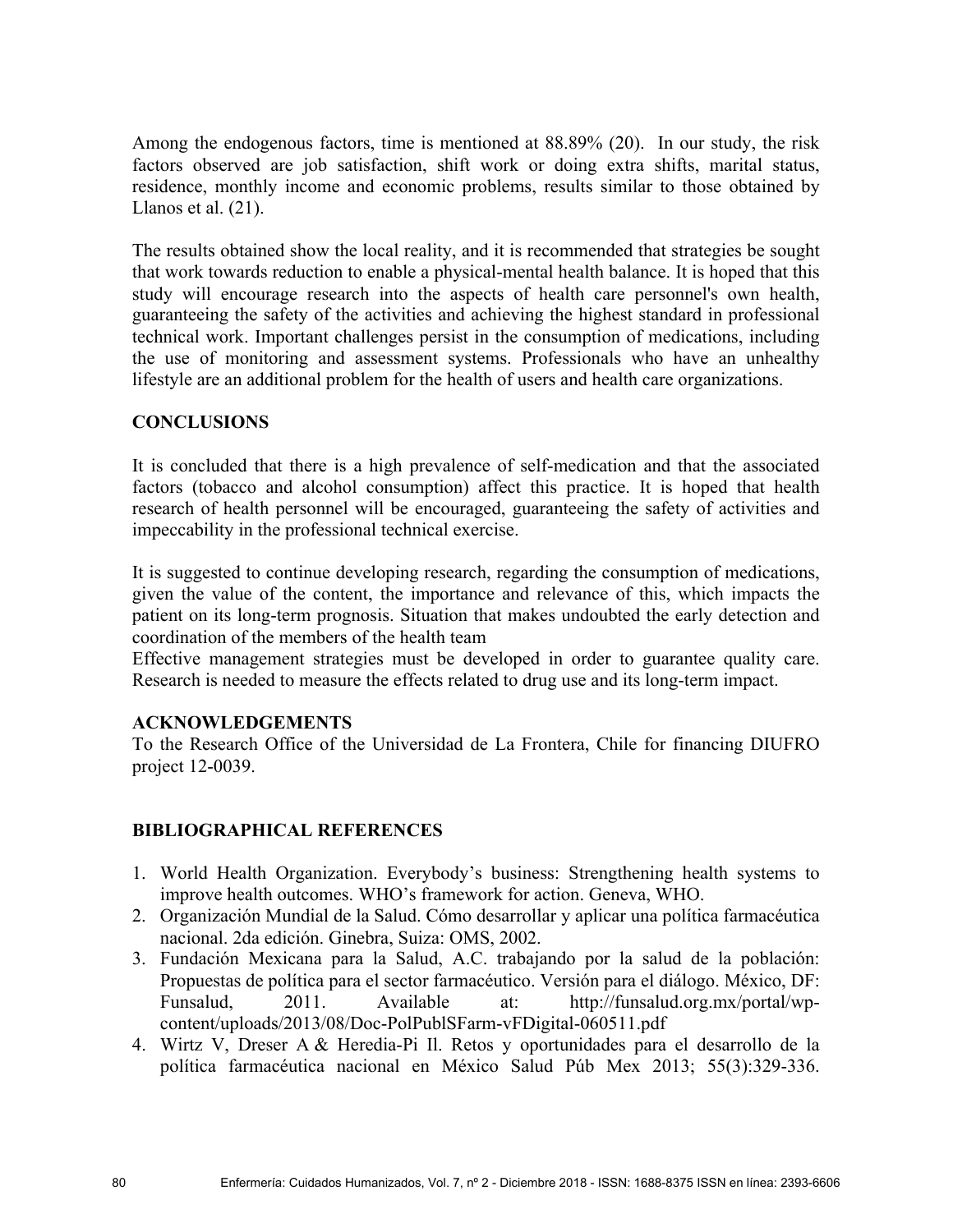[consulted 2016 Nov 4]. Available at: http://www.saludyfarmacos.org/boletinfarmacos/

- 5. Organización Panamericana de Salud Pública. Políticas Farmacéuticas Nacionales y Subregionales. 2011 [Internet]. Washington: OPS [consulted 2016 Nov 4]. Available at: http://new.paho.org/hq/index.php?option=com\_content&task=view&id=1903&Itemid= 1177
- 6. López A, Aroche A, Bestard J & Ocaña N. Uso y abuso de las benzodiacepinas. 2010. Available at: http://bvs.sld.cu/revistas/san/vol\_14\_4\_10/san17410.htm
- 7. BOE. BOLETÍN OFICIAL DEL ESTADO. 2012. [consulted 2016 Nov 4]. Available at: https://www.boe.es/boe/dias/2012/12/29/pdfs/BOE-A-2012-15711.pdf
- 8. Ministerio de Economía de Chile, Proyecto de Ley Venta de medicamentos fuera de Farmacias, publicado el 21 de marzo de 2012. [consulted 2016 Nov 4]. Available at: http://www.economia.gob.cl/proyecto-de-ley-mejor-acceso-a-medicamentos/
- 9. Organización Mundial de la Salud. Cómo desarrollar y aplicar una política farmacéutica nacional. 2da edición. Ginebra, Suiza: OMS, 2002.
- 10. Laing R, Hogerzeil H & Ross-Degnan D. Ten recommendations to improve use of medicines in developing countries. Health Policy Plan 2001; 16(1):13-20. [consulted 2016 Nov 4]. Available at: http://www.ncbi.nlm.nih.gov/pubmed/11238425
- 11. Wirtz V, Reich M, Leyva R & Dreser A. Medicines in México, 1990-2004: a systematic review of research on access and use. Salud Pub Mex 2008; 50:S470-S479.
- 12. ANMAT. Prospectos: advertencia por incumplimiento de normativas vigentes [Internet]. Buenos Aires, ANMAT, 2008.[consulted 2016 Nov 4] Available at: http://www.anmat.gov.ar/webanmat/Comunicados/Comunicado\_Prospecto\_Incumplimi entoNormativas.pdf
- 13. González P & Barraza-Lloréns M. Trabajando por la salud de la población: Propuestas de política para el sector farmacéutico. Versión para el diálogo. México, DF: Funsalud, 2011.
- $14$  Auta Banwat S, Sariem C, Shalkur D, Nasara B, Atuluku MJ Young Pharm. Medicines in Pharmacy Students' Residence and Self-medication Practices. 2012; 4(2): 119-23. [consulted 2016 Nov 4] Available at: http://www.ncbi.nlm.nih.gov/pmc/articles/PMC3385216/
- 15. Ferreira L; Damázio da Silva C; Carvalho G; Faleiros F; Varanda L. Prevalencia y caracterización de la práctica de automedicación para alivio del dolor entre estudiantes universitarios de enfermería Rev. Latino-Am. Enfermagem. 2011; 19 (2) [consulted 2016 Nov 4] Available at: https://www.revista-portalesmedicos.com/revistamedica/automedicacion-riesgo-para-la-salud/3/
- 16. Yakugaku T. The Pharmacist As Gatekeeper Of Prescription Drug Abuse: Return To "Community Scientists" 2016; 136 (1): 79-87. [consulted 2016 Nov 4] Available at: https://www.jstage.jst.go.jp/article/yakushi/136/1/136\_15-00228-3/\_article
- 17. Rocha R, Harter A & Rotenberg R. Automedicação entre os trabalhadores de enfermagem de hospitais públicos. Rev. Latinoam. Enfermagem. 2009; 17(6). Universidade de São Paulo. São Paulo, Brasil. [consulted 2016 septiembre 30]. Available at: http://redalyc.uaemex.mx/src/inicio/ArtPdfRed.jsp?iCve=281421912014
- 18. Abay S & Amelo W. Assessment of self-medication practices among medical, pharmacy, and health science students in gondar university, ethiopia. J Young